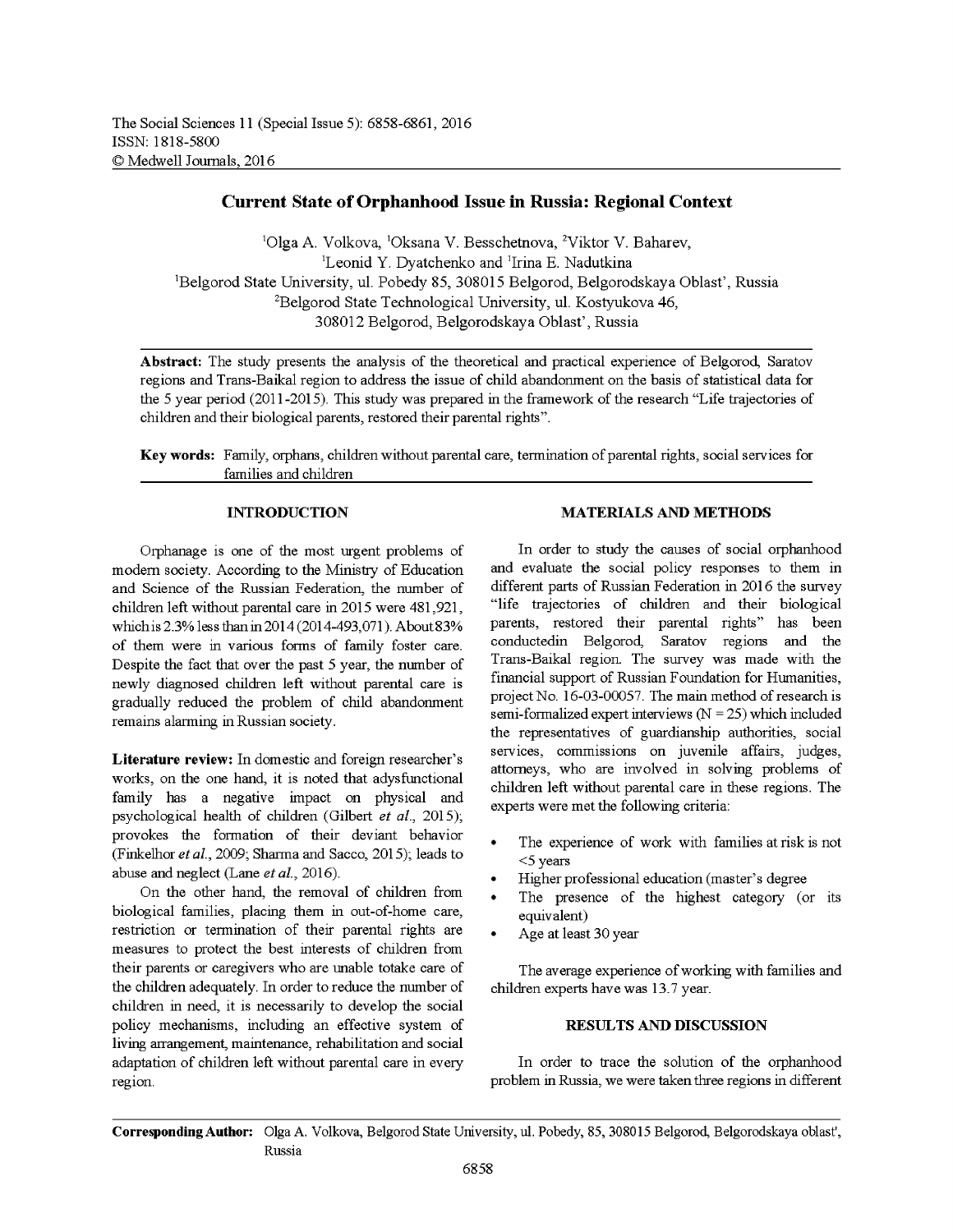part of Russia: Belgorod region (Central Federal District), Saratov region (Volga Federal District) and the Trans-Baikal region (Siberian Federal District). The choice of the regions was based on the following criteria:

- Region's geographical position (Belgorod region borders with Ukraine, Saratov region has a border with the Republic of Kazakhstan, Trans-Baikal region borders with Mongolia)
- Socio-economic developmental level
- The distance from the capital

In this regard, it is important to examine regional specific issues and identify the most effective social policies to reduce the number of needed children in the country.

According to official statistics there were 8848 orphans and children left without parental care in Saratov region in 2015 (2014-9118 children), 7 820 (88.4%) from them lived in foster families.

In Trans-Baikal region during the same period, there were 7692 children (or 2.9% of the total child region's population 264950 children), 5368 from them were in foster families; 1 916 lived in different institutions; 408 children studied in primary or secondary vocational education settings.

In Belgorod region in 2014 there were 2191 children left without parental care, it is 10% less compared to the previous year. There is a positive tendency in reducing the number of newly identified orphans and children left without parental care: in 2014-296 children; in 2013-329. Unfortunately, almost one third of them (119) were removed from biological families due to termination of parental rights. Most of children were placed in foster families 330 children (or 85.5%); 22 children were adopted; 219 were placed under guardianship; 47 were put into institutional care; 42 were returned to biological parents. In Saratov region 22 and 38 children returned to their birth parents in 2014 and 2015, respectively. It is clear that the number of children, returning to their birth parents is extremely small and this is the most vulnerable issue of the whole Russian social welfare system.

Over the past 5 year in Russia the de-institutionalization process can be observed which includes gradually reforming and re-organizations of children's homes, boarding-schools and other establishments for orphans and children left without parental care, as well as increasing the number of different family forms of care for these categories of children. Since, 2012, most children's homes have been reorganized in training and support centers for foster families, services for care leavers, etc (Table 1).

Statistics allows concluding the preservation of positive dynamics of families wanting to take children left

| Table 1: Number of residential institutions in 2011-2015 |  |
|----------------------------------------------------------|--|
|----------------------------------------------------------|--|

|                  |              | Years |      |      |      |      |  |
|------------------|--------------|-------|------|------|------|------|--|
|                  |              |       |      |      |      |      |  |
| Variables        | Regions      | 2011  | 2012 | 2013 | 2014 | 2015 |  |
| Children's homes | Saratov      | 13    | 12   |      |      |      |  |
| Children's homes | Belgorod     |       |      |      |      |      |  |
| Children's homes | Trans-Baikal | 29    | 29   | 28   | 77   | 25   |  |

| Table 2: The number of candidates for foster parents in 2011-2015 |       |       |       |       |       |
|-------------------------------------------------------------------|-------|-------|-------|-------|-------|
| Regions                                                           | 2011  | 2012  | 2013  | 2014  | 2015  |
| Saratov                                                           | 92.8  | 117.5 | 112.9 | 114.0 | 125.3 |
| Belgorod                                                          | 67 5  | 1059  | 167 1 | 153.8 | 159.6 |
| Trans-Baikal                                                      | 114.3 | 85.0  | 303.2 | 117.0 | 134.2 |

Table 3: The number of children placed in family-based forms of care in 2013-2015

| Regions                    | 2013  | 2014  | 2015  |
|----------------------------|-------|-------|-------|
| <b>Saratov region</b>      |       |       |       |
| Family forms of them       | 1.126 | 1.058 | 1.105 |
| Guardianship/custody       | 965   | 918   | 992   |
| Adoption                   | 161   | 140   | 113   |
| Foster family              | 166   | 221   | 282   |
| <b>Belgorod region</b>     |       |       |       |
| Family forms of them       | 312   | 288   | 289   |
| Guardianship/custody       | 272   | 266   | 279   |
| Adoption                   | 40    | 22    | 10    |
| Foster family              | 64    | 47    |       |
| <b>Trans-Baikal region</b> |       |       |       |
| Family forms of them       | 991   | 996   | 1.111 |
| Guardianship/custody       | 929   | 897   | 935   |
| Adoption                   | 62    | 75    | 126   |
| Foster family              | 149   | 189   | 259   |

without parental care in Saratov and Belgorod regions, while in Trans-Baikal region there is almost a three-fold reduction in their numbers (Table 2).

There is substantial evidence that there is an increase number of foster families for the last several years (Table 3). The most numerous and effective forms of child care are custody/guardianship/kinship care and foster care, unfortunately the percentage of adopted children remains extremely low compared to other figures. One of the barriers is poverty that prevents people from adoption because there is no special state social support for adoptive parents and adopted children as, for example, for foster parents and foster children. Positive dynamics of adoptions in Belgorod region and the Trans-Baikal region is due to the social support of adoptive parents. Regional authorities provide monthly payment for the maintenance of the adopted child (8000 rub.) until the child reach the age of 18 or in a case he/she is studying in secondary or higher professional education establishments full-time up to 23 year.

An analysis of official statistics (the Ombudsman for Children of the President of the Russian Federation, the Investigative Committee of Russia, the Federal Service of State Statistics), shows a marked increase in the number of crimes committed against minors, both by biological and foster parents, in particular crimes against their sexual integrity.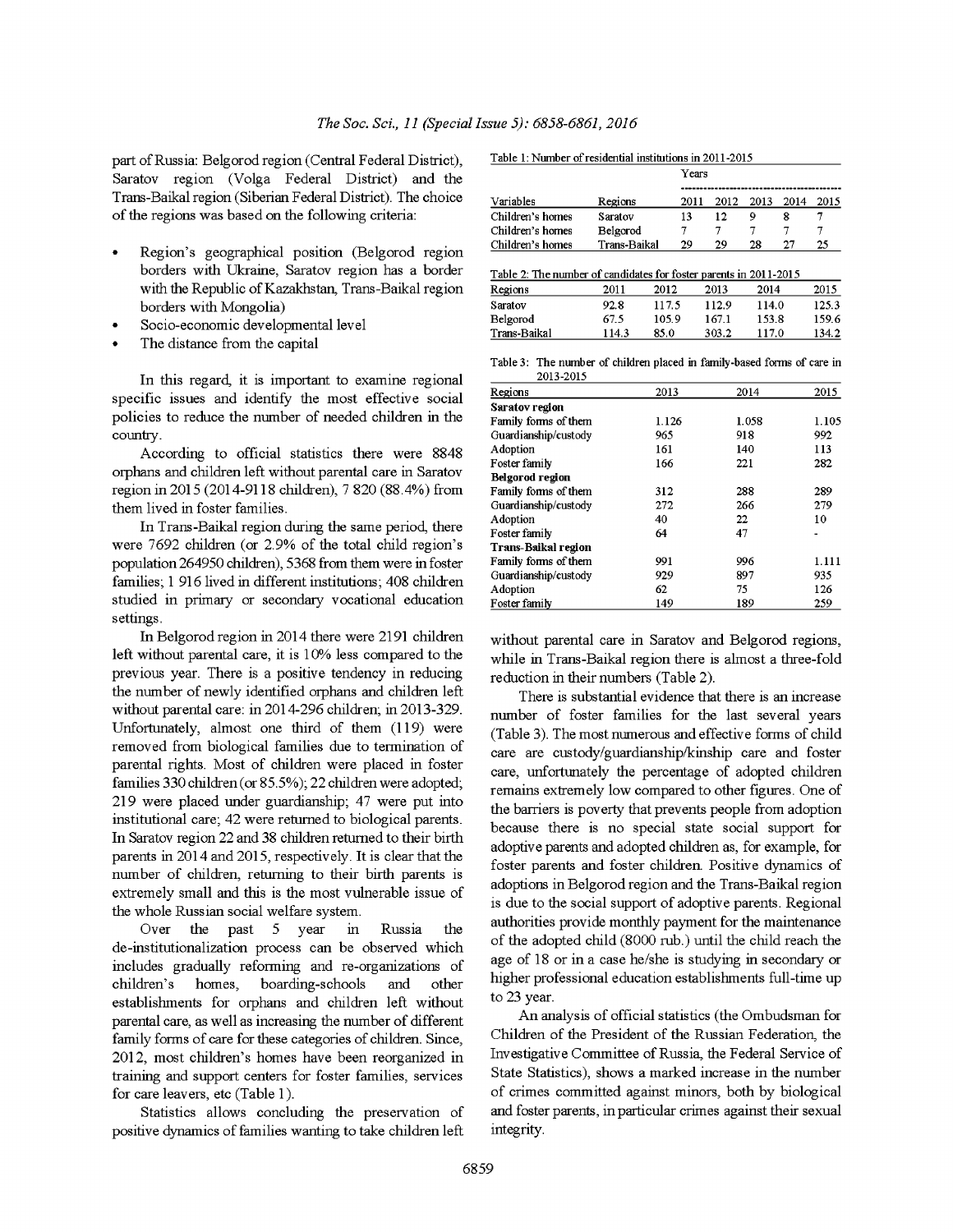In Saratov region in 2014 were recorded 1058 crimes against minors. Victims of sexual crimes became 197 children. In the same period in Trans-Baikal region 2206 crimes were made that 16.7% higher than last year (2014-1 890). In addition, 663 crimes against minors were committed by their parents, which was 20.5 % higher than previous year. In Belgorod region there were 145 criminal cases involving offenses committed against minors.

Analysis of misconduct against minors shows the growth of violent crimes that harm the physical and mental health of children, the prevalence of crimes of a sexual nature in all regions studied.

Failure to comply with the obligation to maintain, education of children, abuse of parental rights, child abuse and neglect are grounds for termination of parental rights as a legal action to protect the best interests of children from criminal encroachments of parents or caretakers (Table 4).

Since 2012, there has been an increase of number of parents whose rights were limited instead of decreasing number of parents whose rights were terminated (Table 5).

According to the Russian Federal Law, termination of parental rights can be initiated by the guardianship authorities in case of evasion of parental responsibilities for the upbringing and maintenance of children; abuse of parental rights; maltreatment; alcoholism or drug addiction; committing an intentional crime against the family member (other child, spouse, partner, etc).

The representatives of the expert community from employees of educational institutions and social welfare system note the weakening of repressive measures against parents who are unable to take care for their children properly. According to the question: "How often parents are deprived of parental rights", experts give the following answers: "Now it is less. Now everything is aimed at children to return to the family but rather, the state policy on family strengthening" (Vice-Director of residential care, Saratov region). "Already, in exceptional cases, only if is already evident that the parents are unable to educate their children, only to deprive go" (Legal counsel of the Center of social assistance to families and children, Belgorod region).

Interviewed experts give a positive assessment of the social welfare system, preventing of child abandonment, focusing on the following indicators:

- Well coordination and interdepartmental interaction of all its subjects
- The joint decision making process, regarding the family's rehabilitation
- The increasing the number of children living in families

Table 4: Dynamics of children whose parents are deprived of parental rights  $\frac{1}{2}$  in 2011-2015

|              | 111 2011-201 <i>3</i> |      |      |      |      |
|--------------|-----------------------|------|------|------|------|
| Regions      | 2011                  | 2012 | 2013 | 2014 | 2015 |
| Saratov      | 821                   | 755. | 622  | 560  | 498  |
| Belgorod     | 174                   | 173  | 239  | 188  | 176  |
| Trans-Baikal | 845                   | 830  | 742  | 609  | 591  |

| Table 5: Dynamics of children whose parents have limited of parental rights |
|-----------------------------------------------------------------------------|
| in 2011-2015                                                                |

| Regions      | 2011 | 2012 | 2013 | 2014 | 2015 |
|--------------|------|------|------|------|------|
| Saratov      | 139  | 113  | 103  | 65   | 59   |
| Belgorod     | 58   | 64   | 49   | 46   | 43   |
| Trans-Baikal | 24   | -34  | 162  | 158  | 154  |

- The expanding and specifying the legal framework for the protection of rights and interests of children left without parental care
- The reducing the number of parents whose parental rights were terminated or restricted
- Strengthening the role of the preventive work with dysfunctional families

"I access the activity of the system as positive. I can't deliver "five", because we still have parents, whoseparental rights were terminated but now it is much better than it was several years ago" (Head of the Department of social rehabilitation shelter, Trans-Baikal territory). "I think the system works well and its results can be seen. It includes educational institutions, children's hospitals, the police; all subjects make a great contribution to the whole process. Evaluating our work, I can say that it is serious, it is not carried out for a show and it is real" (Director of the Center for Social Assistance to Families and Children, Belgorod Region). "Yes, of course. Now there are much more children are placed into foster care. We are having only one child who will be placed in thechildren's home out of 82 children soon. Earlier we had up to 40" (Employee of the Department of custody and guardianship, Saratov region)

However, it should be noted the absence of social services, which specialize in helping parents whose parental rights were terminated. Despite the fact that the staff of social welfare services expressed willingness to assist this category of parents, however, it is clear that in order to start the process of the family reunification the parent must personally apply to the guardianship authorities which is an essential obstacle for the majority of parents whose parental rights were terminated.

According to the expert's opinion, the lack of parent's motivation, frustrating, the influence of criminalantisocial environment, the lack of support of the extended family appear to be the significant obstacles to restore their parental rights.